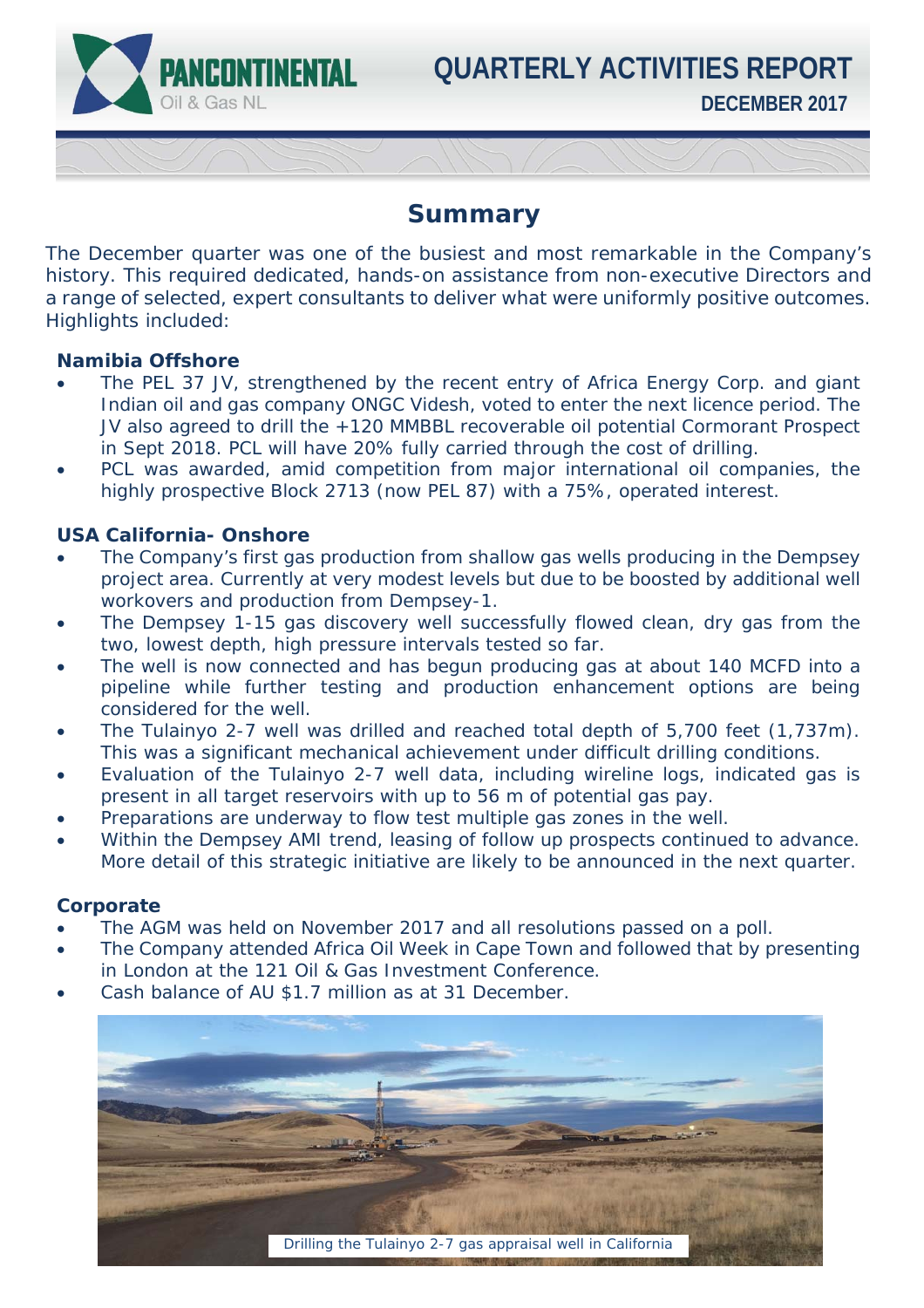**ASX Code** – PCL **Market Capitalisation** - @ 0.06cps - \$31.6 m **Issued shares** – 5,262 million **Cash at End of Quarter** - \$1.7 million

# **Projects**

#### **Namibia Offshore PEL 37**

| Location:     |  |  |  |
|---------------|--|--|--|
| Project Size: |  |  |  |
| JV Partners:  |  |  |  |

Walvis Basin 17,295 square kilometres Tullow Namibia Limited (Operator) 35.00% Pancontinental Namibia Pty Ltd 30.00% \* ONGC Videsh Limited 30.00% Paragon Oil & Gas (Pty) Ltd 5.00%

\* Ownership of Pancontinental Namibia Pty Ltd: Pancontinental Oil & Gas NL 66.67%<br>Africa Energy Corn 33.33% Africa Energy Corp.

During the December quarter, the Company confirmed that the long awaited drilling of PEL 37 in Namibia is scheduled to commence in September of this year. The Cormorant Prospect was chosen by the Joint Venture as having the lowest geological risk amongst the identified prospects in the licence and is similar to many successful, oil-charged turbidites plays along the West African coast. In addition to the Cormorant prospect, there are a range of other mapped prospects and leads that offer large scale upside if the well is successful.

The PEL 37 Joint Venture has applied to the Ministry of Mines and Energy in Namibia to enter into the next period of the licence in March 2018 so that the exploration well can proceed as planned.

Pancontinental has a 20% interest in the project and will be carried for the drilling costs of the well by Operator Tullow as per the farmout agreement negotiated in 2013. In addition, the second payment of US \$5.5 million from the Africa Energy Corp. deal will be due at the commencement of drilling.



The recent entry to the joint venture by ONGC Videsh Limited and Africa Energy Corp. has added technical and financial strength to the joint venture.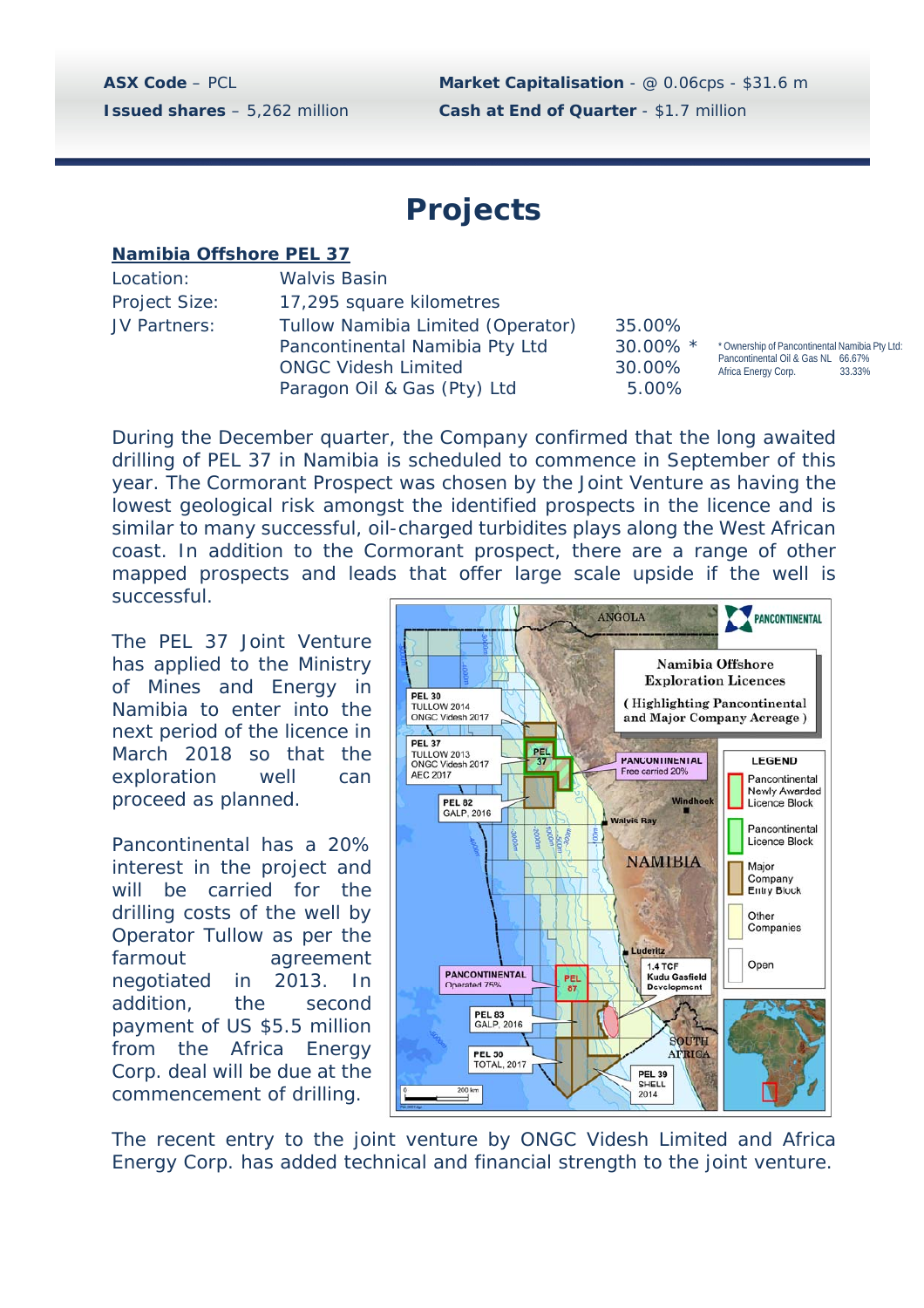## **Namibia Offshore PEL 87**

| Location:            | Orange Basin                               |        |
|----------------------|--------------------------------------------|--------|
| <b>Project Size:</b> | 10,947 square kilometres                   |        |
| JV Partners:         | Pancontinental (Operator)                  | 75.00% |
|                      | Custos Investments (Pty) Ltd               | 15.00% |
|                      | NAMCOR*                                    | 10.00% |
|                      | *National Petroleum Corporation of Namibia |        |

Also in Namibia, the Company successfully secured the award of a Petroleum Agreement over PEL 87 (Block 2713) in the Orange Basin, south of Pancontinental's PEL 37 licence. The joint venture consists of local partners NAMCOR and Custos Investments (Pty) Ltd holding 25% and Pancontinental a strategic, majority and operated 75% interest.

The new area is in a region where high capacity oil prospects have previously been identified. Initial exploration studies by Pancontinental have been encouraging with a number of leads mapped that have the potential for very large volumes.

As competition for acreage is heating up again in Namibia, Pancontinental is pleased to have secured such a large interest in a very promising block.

## **USA California – Dempsey Gas Project**

| Location:     | Sacramento Gas Basin            |            |     |  |  |
|---------------|---------------------------------|------------|-----|--|--|
| Project Size: | 18 square kilometres            |            |     |  |  |
| JV Partners:  | Sacgasco Limited (Operator)     | (ASK:SGC)  | 50% |  |  |
|               | Pancontinental Oil & Gas NL     | (ASK: PCL) | 10% |  |  |
|               | <b>Empyrean Energy PLC</b>      | (AIM:EME)  | 30% |  |  |
|               | <b>Xstate Resources Limited</b> | (ASK: XST) | 10% |  |  |

Dempsey 1-15 was drilled during the previous quarter and flow tested this quarter. Testing was carried out within two high pressure intervals in the lower part of the well bore that both successfully flowed clean, dry gas. Additional gas zones shallower in the well remain to be tested.

The joint venture is considering the best options to improve production from the tested sands, which may include fracture stimulation operations. Currently the well is connected into a nearby pipeline and is producing at approximately 140 MCFD.



**Dempsey 1-15 Gas Flare**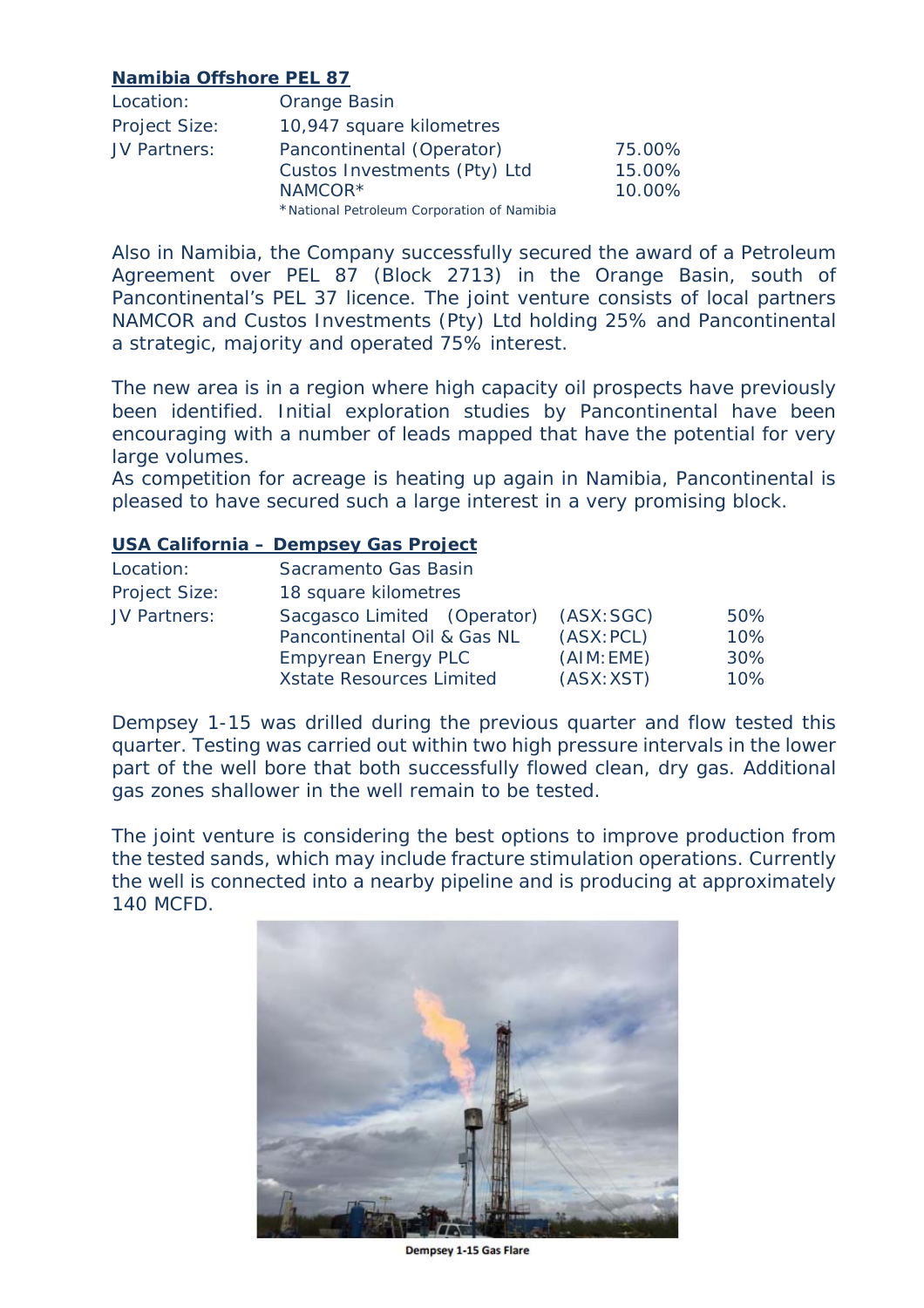#### **USA California – Tulainyo Gas Discovery**

| Location:     | Sacramento Gas Basin                      |           | *PCL earning 33.33%.                                                         |
|---------------|-------------------------------------------|-----------|------------------------------------------------------------------------------|
| Project Size: | 152 square kilometres                     |           | ** Raven Energy Limited earning 60%<br>through investment in PCL subsidiary. |
| JV Partners:  | CRPC (Operator)                           | (NYSE)    | 41.67%                                                                       |
|               | Pancontinental Oil & Gas NL ** (ASX: PCL) |           | $33.33\%*$                                                                   |
|               | Cirque Resources LP                       | (Private) | 25.00%                                                                       |

The second well in Pancontinental's 2017 drilling programme, Tulainyo 2-7, commenced and was completed during the quarter. The well reached a planned total depth of 5,700 feet (1,737m) with the key target zones protected behind casing for future flow testing. This was a significant mechanical achievement. Past drilling attempts, mostly attempted decades ago, were not able to evaluate this large structure adequately due to mechanical difficulties associated with an over- pressured geological setting.



California Project Map showing Dempsey, Tulainyo & Alvares

Progress has been made evaluating the well, in particular the wireline logs. As more information has become available, Pancontinental has grown more confident that the entire section of interest is gas saturated and there are sandstone reservoirs of sufficient quality to support commercial scale flows of natural gas. The intended testing programme, which is expected to commence within February will assess these theories and may find Tulainyo 2-7 to be the play opening well the joint ventures believes it to be.

Pancontinental was mostly funded for the drilling of Tulainyo 2-7 by investment partner Raven Energy Limited (formerly Magnum Gas and

Power Limited) who in return for funding the drilling will earn a 60% interest in the Pancontinental 40%- owned and managed subsidiary which holds the Tulainyo Gas Discovery Project.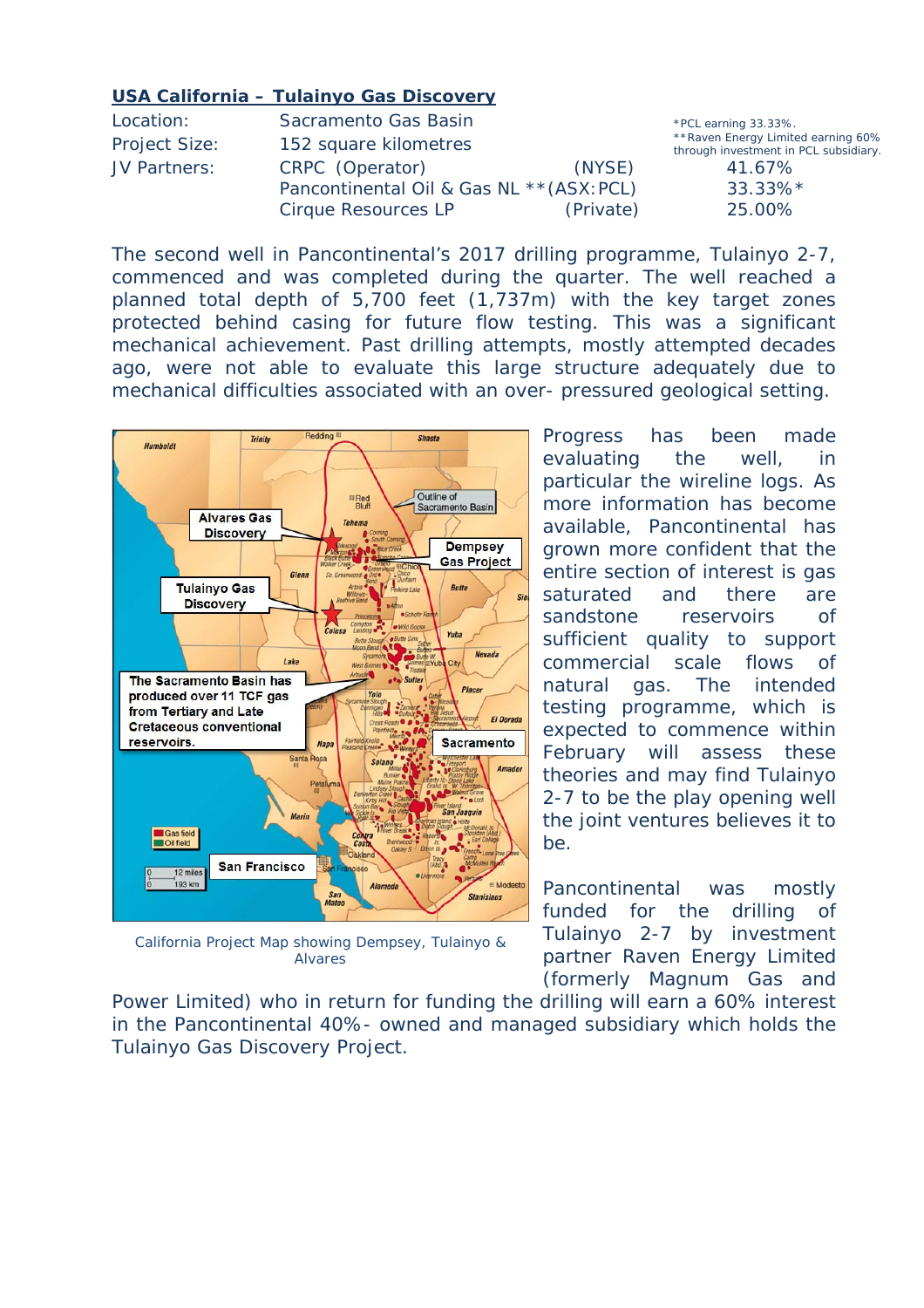## **Western Australia – Perth Basin Walyering**

| Location:     | Perth Basin                                              |                          |                               |
|---------------|----------------------------------------------------------|--------------------------|-------------------------------|
| Project Size: | 120 square kilometres                                    |                          |                               |
| JV Partners:  | UIL Energy Ltd (Operator)<br>Pancontinental Oil & Gas NL | (ASK: UIL)<br>(ASK: PCL) | 30.00%<br>70.00%*<br>*earning |

Permitting activity for the farmin 3D seismic survey is continuing. Recent corporate and drilling activity has drawn attention to the commercial potential of the Perth Basin and Pancontinental has commissioned an independent review of the recoverable gas resource in the Walyering Field.

## **Annual General Meeting & Annual Report**

The Company held its Annual General Meeting of shareholders in November 2017. All directors were in attendance including CEO John Begg who participated via live video link from California where his attendance was required for the drilling of the Tulainyo 2-7 well. All resolutions put to the meeting were passed on a poll.

Pancontinental's Annual Report was released during the quarter and can be found on the Company's website at:

http://pancon.com.au/wp-content/uploads/2018/01/2017-Annual-Report.pdf

## **Conferences & Roadshow**

During the quarter, CEO and Executive Director John Begg along with fellow Director Barry Rushworth attended Africa Oil Week in South Africa. Africa Oil Week is Africa's premier international oil and gas event dedicated to the upstream industry.

The Company was also represented at 121 Oil and Gas Investment Conference in London where oil and gas company representatives meet with leading energy funds and oil and gas financiers.

A roadshow was conducted in London by John Begg and Hartleys representative John Featherby to update investors on Pancontinental's planned activities going forward.

| Licence<br>Location   | Licence<br><b>Reference</b> | <b>PCL</b><br>(consolidated)<br>interest at the<br>beginning of<br>the quarter | <b>Movements</b><br>for the<br>current<br>quarter | <b>PCL</b><br>(consolidated)<br>interest at the<br>end of the<br>quarter |
|-----------------------|-----------------------------|--------------------------------------------------------------------------------|---------------------------------------------------|--------------------------------------------------------------------------|
| Namibia               | <b>PEL 37</b>               | 20.00%                                                                         | 0.00%                                             | 20.00%                                                                   |
| <b>USA California</b> | Dempsey                     | 10.00%                                                                         | $0.00\%$                                          | 10.00%                                                                   |
| <b>USA California</b> | Tulainyo                    | $*13.33\%$                                                                     | $0.00\%$                                          | $*13.33\%$                                                               |
| <b>USA California</b> | <b>Alvares</b>              | $*15.00\%$                                                                     | $0.00\%$                                          | 15.00%                                                                   |
| Kenya                 | L6 offshore                 | 40.00%                                                                         | $0.00\%$                                          | 40.00%                                                                   |
| Kenya                 | L6 onshore                  | 16.00%                                                                         | $0.00\%$                                          | 16.00%                                                                   |
| Australia             | Walyering                   | *70.00%                                                                        | 0.00%                                             | *70.00%                                                                  |

#### **Licence Schedule**

\*earning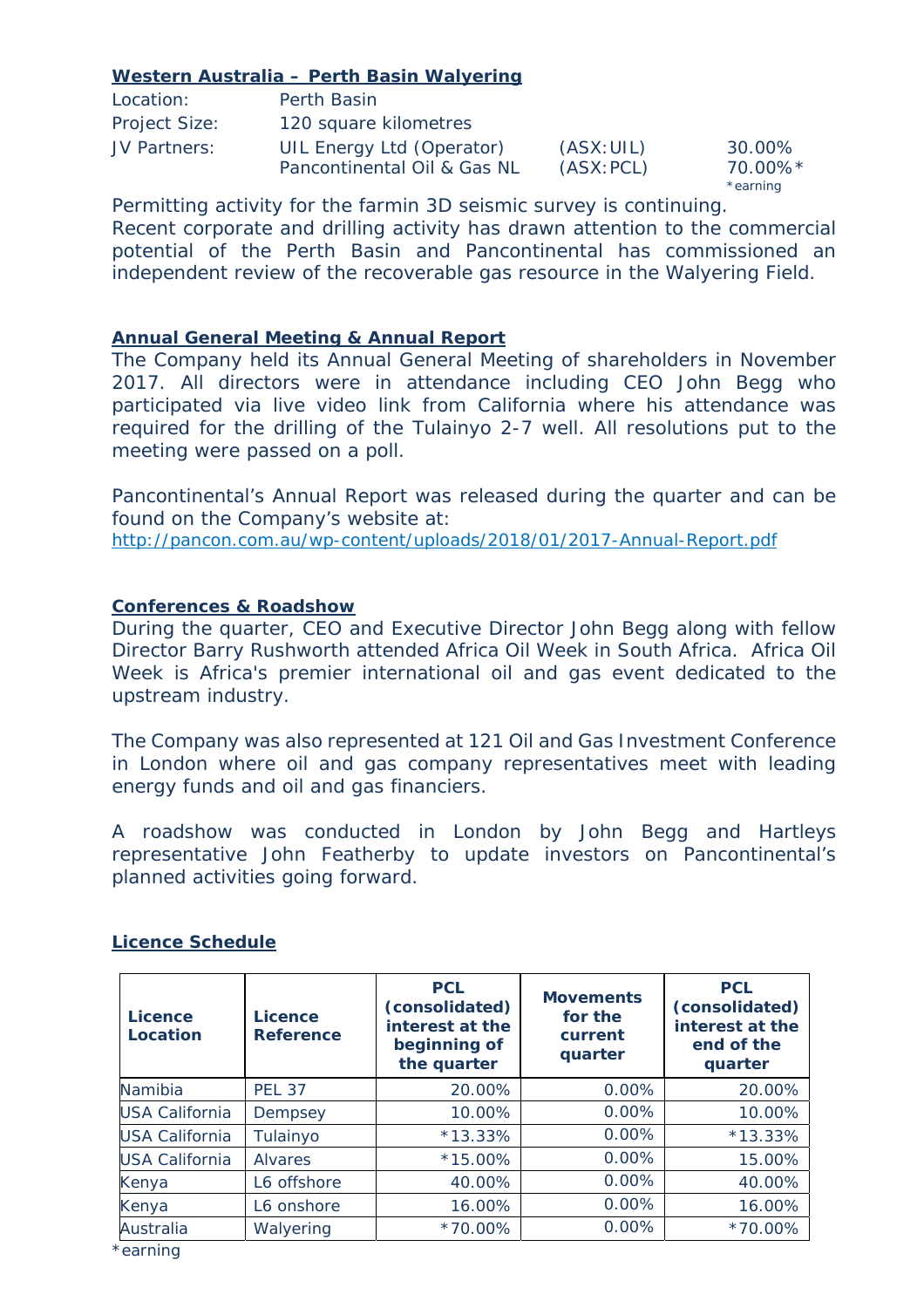## **Pancontinental Interests**



#### **Pancontinental Drill Program High Impact Resource Exposure**

Pancontinental has the potential to discover and prove up significant oil and gas resources in the projects where it is drilling.

| <b>Region</b>        | Project           | <b>Type</b>             | <b>Net PCL</b><br><b>Prospective</b> | <b>Method of Estimation</b>   |
|----------------------|-------------------|-------------------------|--------------------------------------|-------------------------------|
|                      |                   |                         | <b>Resource</b>                      |                               |
| California           | Dempsey           | Gas field appraisal &   |                                      | Deterministic (Best Estimate) |
|                      |                   | exploration             | 77 Bcf $1$                           |                               |
| California           | Tulainyo          | Gas discovery appraisal |                                      | Probabalistic (P50)           |
|                      |                   |                         | 233 Bcf <sup>2</sup>                 |                               |
| Namibia <sup>3</sup> | <b>Albatross</b>  | Oil exploration         | 65 MMbbl                             | Deterministic (Best Estimate) |
| <b>PEL 37</b>        |                   |                         |                                      | A/A                           |
|                      | Seagull &         | A/A                     | 63 MMbbl                             |                               |
|                      | Gannet Sth        |                         |                                      |                               |
|                      |                   |                         |                                      | A/A                           |
|                      | Seagull &         | A/A                     | 19 MMbbl                             |                               |
|                      | <b>Gannet Nth</b> |                         |                                      |                               |
|                      |                   |                         |                                      | A/A                           |
|                      | Cormorant         | A/A                     | 23 MMbbl                             |                               |

#### NOTES to the TABLE

1- Assumes 10% earned interest and unrisked resources *as published in press release of 5 July 2017.*  2- Assumes net beneficial position at completion of farmin earning wells and unrisked resources *per press release 23 June 2017.* 

3- Assumes 30% interest and unrisked resources *per press release 28 September 2015.* 

**Cautionary Statement -** The estimated quantities of petroleum that may potentially be recovered by the application of a future development project(s) relate to undiscovered accumulations. These estimates have both an associated risk of discovery and a risk of development. Further exploration appraisal and evaluation is required to determine the existence of a significant quantity of potentially moveable hydrocarbons. The company confirms that it is not aware of any new information or data that, in its opinion, materially affects the information included in the relevant market announcement and that all the material assumptions and technical parameters underpinning the estimates in the relevant market announcement continue to apply and have not materially changed.